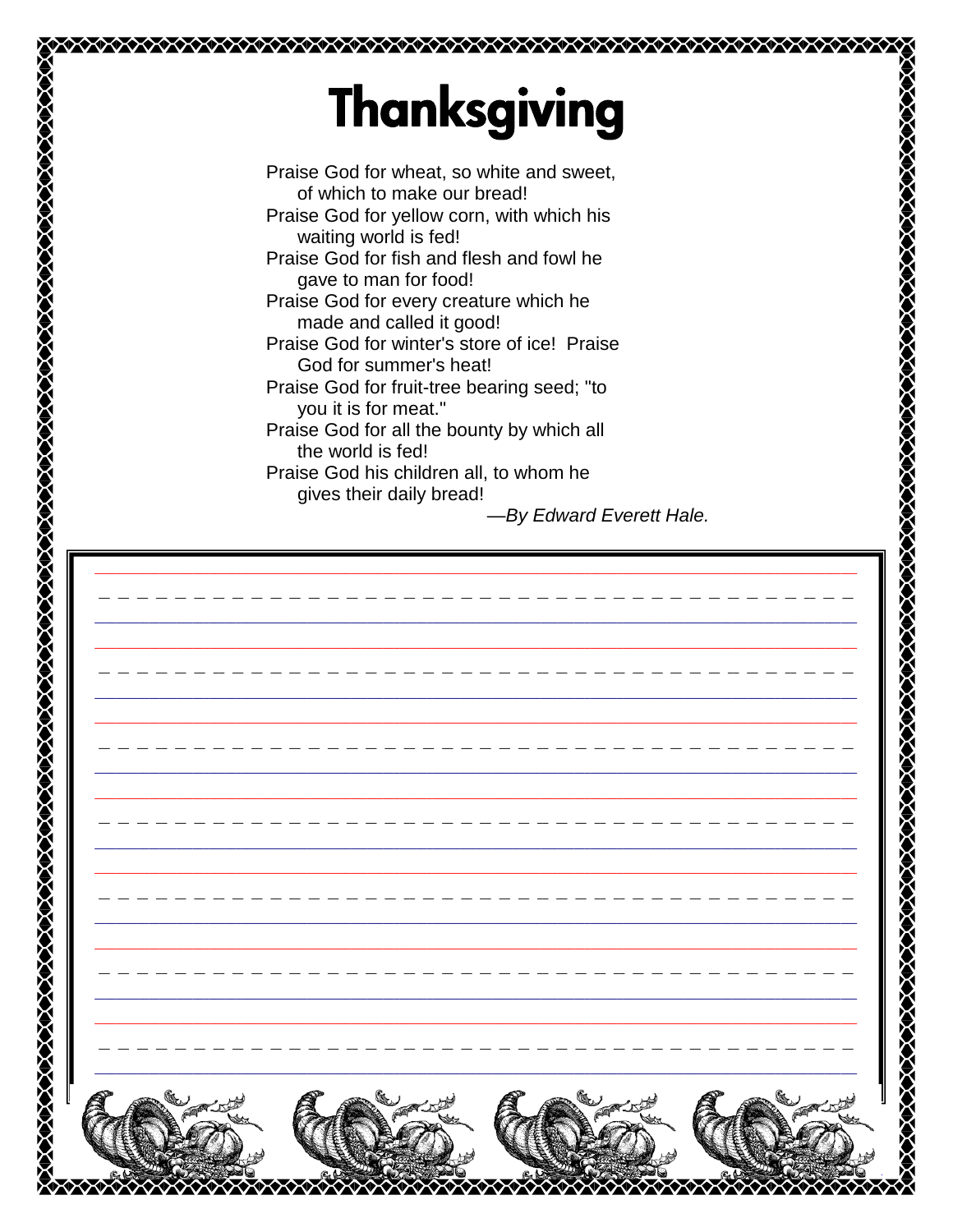|  |  | <b>ZAARAA AARAA AARAA AARAA AARAA AARAA AARAA AARAA AARAA AARAA AARAA AARAA AARAA AARAA AARAA AARAA AARAA AARAA A</b><br>AARAA AARAA AARAA AARAA AARAA AARAA AARAA AARAA AARAA AARAA AARAA AARAA AARAA AARAA AARAA AARAA AARAA AARAA A |
|--|--|----------------------------------------------------------------------------------------------------------------------------------------------------------------------------------------------------------------------------------------|
|  |  |                                                                                                                                                                                                                                        |
|  |  |                                                                                                                                                                                                                                        |
|  |  |                                                                                                                                                                                                                                        |
|  |  |                                                                                                                                                                                                                                        |
|  |  |                                                                                                                                                                                                                                        |
|  |  |                                                                                                                                                                                                                                        |
|  |  |                                                                                                                                                                                                                                        |
|  |  |                                                                                                                                                                                                                                        |
|  |  |                                                                                                                                                                                                                                        |
|  |  |                                                                                                                                                                                                                                        |
|  |  |                                                                                                                                                                                                                                        |
|  |  |                                                                                                                                                                                                                                        |
|  |  |                                                                                                                                                                                                                                        |
|  |  |                                                                                                                                                                                                                                        |
|  |  |                                                                                                                                                                                                                                        |
|  |  |                                                                                                                                                                                                                                        |
|  |  |                                                                                                                                                                                                                                        |
|  |  |                                                                                                                                                                                                                                        |
|  |  |                                                                                                                                                                                                                                        |
|  |  |                                                                                                                                                                                                                                        |
|  |  |                                                                                                                                                                                                                                        |
|  |  |                                                                                                                                                                                                                                        |
|  |  |                                                                                                                                                                                                                                        |
|  |  |                                                                                                                                                                                                                                        |
|  |  |                                                                                                                                                                                                                                        |
|  |  |                                                                                                                                                                                                                                        |
|  |  |                                                                                                                                                                                                                                        |
|  |  |                                                                                                                                                                                                                                        |
|  |  |                                                                                                                                                                                                                                        |
|  |  |                                                                                                                                                                                                                                        |
|  |  |                                                                                                                                                                                                                                        |
|  |  |                                                                                                                                                                                                                                        |
|  |  |                                                                                                                                                                                                                                        |
|  |  |                                                                                                                                                                                                                                        |